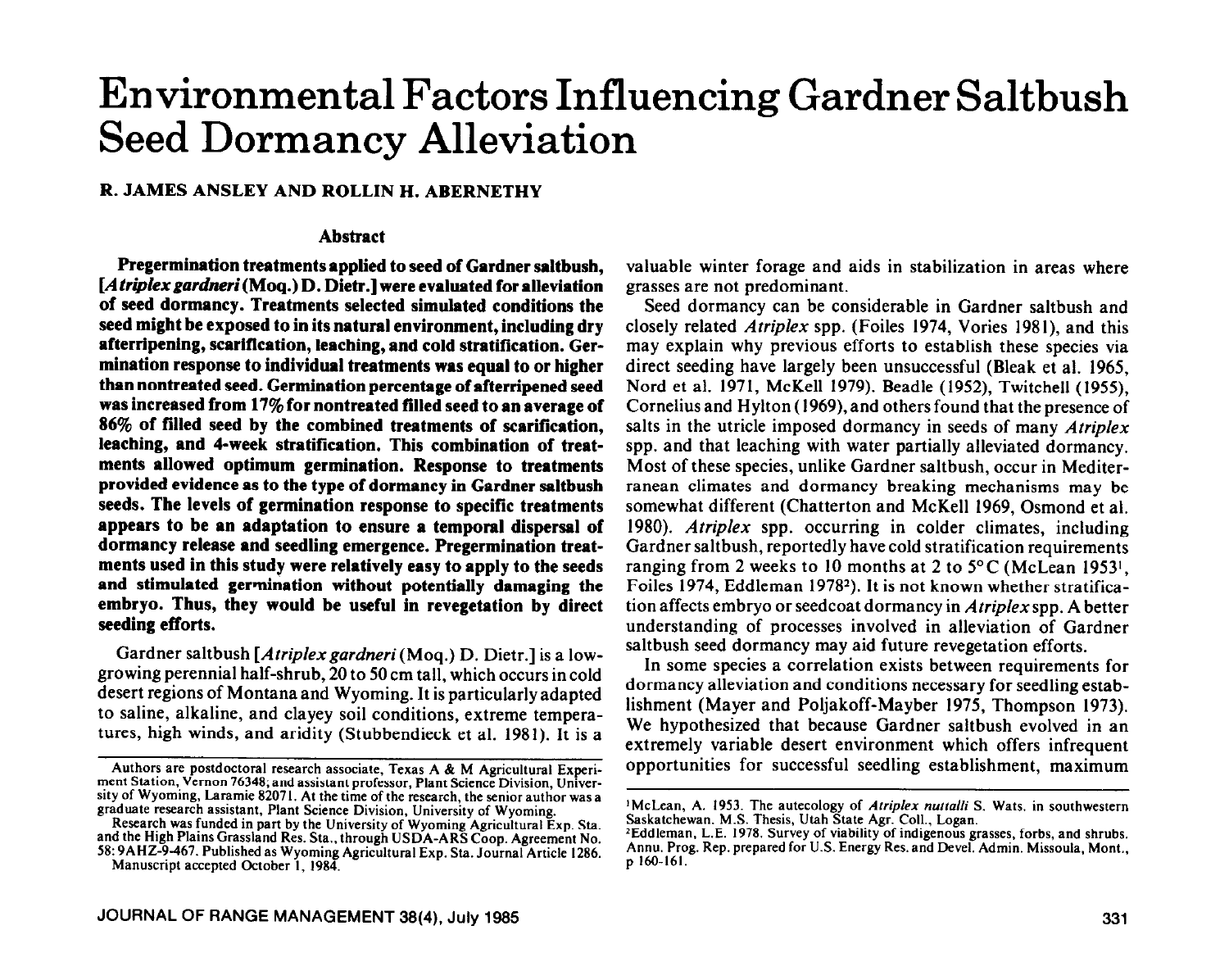dormancy alleviation and subsequent germination involves complex interactions of many environmental factors on physiological processes within the seed.

The objective of this study was to simulate conditions in the natural environment which might alleviate Gardner saltbush seed dormancy and determine their interactive effects on dormancy release. Additional objectives were to characterize dormancy as to type and characterize the ecology of dormancy removal for this species, based on germination response to simulated environmental seed treatments.

# **Materials and Methods**

## **Seed Procurement**

Gardner saltbush seeds were collected August 1 through 7, 1980 and 198 1 from 3 distinct populations (Knobs, Rasmussen, and Red Desert) of 4 ha or less located from 15 to 70 km west of Rawlins (41°40' to 41°50' N latitude, 107°27' to 108°06' W longitude) in the Red Desert Basin of South Central Wyoming. The populations were named after local landmarks. The elevation ranges from 2,033 m to 2,036 m and average annual precipitation from 15 to 18 cm at all 3 sites. Mean monthly maximum and minimum temperatures during May and June range from 19 to  $26^{\circ}$ C, and 4 to  $7^{\circ}$ C, respectively (Becker and Alyea 1964).

Seeds were collected by hand stripping. Freshly harvested seeds were spread on a canvas tarp to air dry. Stems and leaves were removed via screening. Dust, chaff, and broken seed parts were removed using an adjustable pneumatic separator containing seed collection baffles in a vertical plexiglass column (Young et al. 1978). Seed was stored in paper bags at 20 to 24°C **for dry** afterripening before application of additional pregermination treatments (Springfield 1970, Foiles 1974).

## **Seed Fill and Viability**

The female Gardner saltbush flower has no perianth, protection being provided by 2 bracteoles 3 to 6 mm long which form a false fruit or utricle (Young et al. 1980). In this study the utricle was considered the seed. Seed fill and viability were determined by slicing 15 replicates of 100 utricles and by soaking bisected embryos (5 replicates, each containing 25 embryos) in a 0.1%, 2,3,5-triphenyl-2H-tetrazolium chloride (TZ) solution for 4 to 8 hours (Grabe 1970, Weber and Wiesner 1980).

#### **Seed Pregermination Treatments**

Seed pregermination treatments were applied following afterripening (20 to 22°C) for 2,5, and 15 months post-harvest. Treatments included 2 levels of scarification, 3 levels of leaching, and 3 levels of cold stratification arranged in a 2 by 3 by 3 completely randomized factorial. Seeds occupying a volume of 250 cm<sup>3</sup> were scarified for 20 seconds in a carborundum-lined drum (3 liters in volume) containing a motorized steel rotary propeller rotating at 1725 RPM. The leaching treatments included 200 cm3 of seeds in a 600 ml beaker covered with cheesecloth and exposed to  $6^{\circ}$ C running tap water (flow rate: 35 to 40 ml/sec) for either 1 or 24 hours. Leached seeds were then air dried (21°C) for 24 hours to facilitate handling. Cold stratification involved maintaining imbibed seeds at 2'C for 2 or 4 weeks. Seeds were transferred directly to the germinator while in the imbibed condition following stratification. For combination treatments (i.e., scarification + leaching, scarification + stratification, leaching + stratification, scarification + leaching + stratification) seeds were initially scarified, then leached, air dried  $(21^{\circ}$ C) for 24 hours to facilitate handling, and finally rehydrated for the stratification treatment.

Treatments were replicated 6 times using 100 seeds per replication. Seeds in each replication were contained on 1 sheet germination blotter moistened with 10 ml distilled water ina 10 by 10 by 2.5 cm plastic tray with tightly fitting lid, and incubated at a 16 hour, 22 to 24 $\degree$  C-light (cool white fluorescent, 1.1. W m<sup>-2</sup>)/8 hour, 10 to 13°C-dark daily cycle. Germination, assessed by 15-mm

radicle extension, was counted at 5-day intervals for 40 days. No fungicides or other seed protectants were used during the study.

#### **Seed Leacbate Study**

**Ten** grams each of unscarified and scarified seed from the Red Desert 198 1 collection were soaked 2 hours in 60 ml distilled water. Leachates were then decanted and diluted with distilled water to a constant volume of 100 ml. Each leachate was applied to both scarified and nonscarified seed that had been leached 24 hours and stratified 3 weeks. Treatments consisted of  $100\%$ , 50%, and 25% leachate (diluted with distilled water) and a distilled water control. Each treatment was replicated 6 times. Each replication consisted of a glass, 9-cm, petri-dish and lid containing 50 seeds on 2 layers Whatman No. 2 filter paper and 6 ml of the leachate treatment. Petri dishes were enclosed in plastic zip-lock bags to prevent evaporation of water from the dishes. Seeds were germinated for 2 weeks under the same incubation conditions as previously described.

An analysis of variance was conducted on data from all laboratory studies. Means were separated using the LSD test at  $P\leq 0.05$ .

#### **Results**

## **Seed Fill and Viability**

**Seed** fill from all sources ranged from 48 to 64% of total seed (Table 1). Ninety percent or more of the embryos of filled seed from

Table **1. Percent fill and viability of Gardner saltbush seeds collected in the Red Desert Basin of Wyoming.** 

| Seed source/<br>collection year | Fill of<br>total seed | Viability <sup>a</sup> of<br>filled seed | <b>Viability</b><br>total seed |  |  |  |
|---------------------------------|-----------------------|------------------------------------------|--------------------------------|--|--|--|
|                                 |                       |                                          |                                |  |  |  |
| <b>Knobs 1980</b>               | 60                    | 90                                       | 54                             |  |  |  |
| <b>Knobs 1981</b>               | 62                    | 94                                       | 58                             |  |  |  |
| Rasmussen 1980                  | 64                    | 95                                       | 61                             |  |  |  |
| Red Desert 1981                 | 48                    | 94                                       | 45                             |  |  |  |
| LSD <sub>05</sub>               | 4. I                  | 69                                       |                                |  |  |  |

"As determined by tetrazolium test.

each source were classified as viable by the TZ test, although staining in most of the embryos was nonuniform with portions (i.e., radicle, hypocotyl, cotyledons) being either dark red, pink, or unstained. Only those embryos completely unstained were classified as nonviable.

# **Effects of Pregermination Treatments on Cumulative Percent Germination**

## *Afterripening*

*No* differences in cumulative percent germination of filled seed were obtained between 2 and 5 months post-harvest when the simple effect of afterripening was combined over all treatments, and combined over all wash and stratification treatments in both unscarified and scarified Knobs 1980 seeds (Table 2). A significant  $(P\leq 0.05)$  increase was obtained at 15 months post-harvest, indicating some degree of afterripening occurred. When seeds were leached and stratified, germination of 15 month post-harvest seeds over both 2 and 5 month post-harvest seeds was further increased at all treatment levels (Fig. 1).

*Scarification* 

Scarification in the absence of leaching or stratification increased germination of 2 month post-harvest seed by 18% and 5 month post-harvest seed by 22%, over non-treated seed, but did not affect 15 month post-harvest seed (Fig. 1). Apparently, scarification as a single treatment was only effective in seeds that had not afterripened. In ail cases effects of leaching and stratification were not as great in unscarified seed as they were in scarified seed. Thus,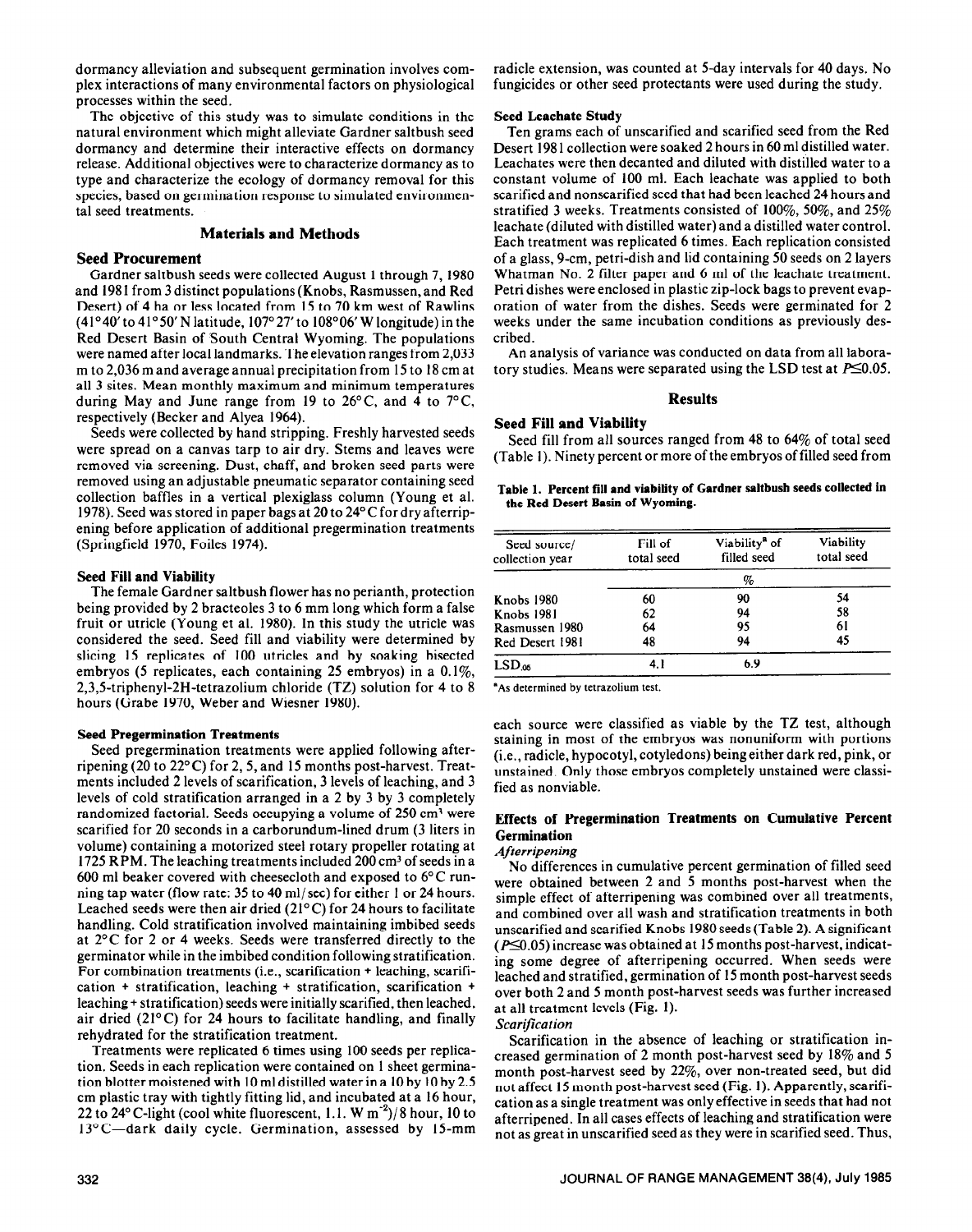

Fig. 1. *Effects of afterripening (months post-harvest) on germination response of Knobs 1980 Gardner saltbush seeds to scarification, leaching, and* cold stratification. Labels on X-axis are 0, 1, or 24 hours leaching (top row), and 0, 2, or 4 weeks cold stratification (bottom row). Means within a *post-harvest date are separated by LSD at* P $\leq 0.05$ .



| Months post-<br>harvest dry<br>afterripening | Cumulative percent germination<br>(of filled seed) |                                       |                                     |  |  |  |  |  |  |  |  |
|----------------------------------------------|----------------------------------------------------|---------------------------------------|-------------------------------------|--|--|--|--|--|--|--|--|
|                                              | Means of<br>all<br>treatments                      | Means of<br>unscarified<br>treatments | Means of<br>scarified<br>treatments |  |  |  |  |  |  |  |  |
| 2                                            | 26                                                 | 17                                    | 35                                  |  |  |  |  |  |  |  |  |
|                                              | 27                                                 | 15                                    | 38                                  |  |  |  |  |  |  |  |  |
| 15                                           | 48                                                 | 38                                    | 58                                  |  |  |  |  |  |  |  |  |
| $LSD_{06}$                                   | 9.8                                                | 7.7                                   | I I 7                               |  |  |  |  |  |  |  |  |

scarification appeared to enhance the sensitivity of the seeds to leaching and stratification.

#### *Leaching*

One-hour and 24hour leaching treatments were not effective on unscarified 2 month post-harvest seeds (Fig. IA). Leaching scarified seed significantly ( $P \le 0.05$ ) increased germination over the unscarified control but these increases were no greater than those of scarification as a single treatment. Similar to the 2 month post-harvest seed, l-hour and 24hour leaching had no effect on unscarified 15 month post-harvest seed (Fig. 1C). One hour and especially 24 hours leaching significantly ( $P \le 0.05$ ) increased germination of seeds that had been scarified prior to leaching.

In general, increasing concentrations of leachate from unscarified and scarified seed reduced germination of unscarified and scarified seeds that had been leached prior to leachate application, although some exceptions were apparent (Fig. 2). *Stratijkation* 

Four weeks stratification enhanced germination in unscarified 2 and 5 months post-harvest seed by  $15\%$  and  $11\%$ , respectively, but 2 weeks stratification was not effective (Fig. 1A and 1B). In scarified 2 and 5 months post-harvest seed, stratification as a single treatment was not effective at either level. By 15 months postharvest, 2 and 4 weeks stratification significantly ( $P \le 0.05$ ) increased germination over the control, although 2 weeks stratification was only effective on scarified seeds. The effects of 4 weeks stratification appeared to be independent of scarification (Fig. 1C). *Combined Pregermination Treatments* 

Maximum germination of 2 and 5 month post-harvest Knobs 1980 seed was obtained using a combination of scarification +

leaching + stratification. However, only 50% of filled seed germinated at either of these post-harvest dates (Fig. 1A and 1B). By 15 months post-harvest, 24 hours leaching + 4 weeks stratification of scarified seed virtually removed dormancy, yielding 83% germination of filled seed (Fig. 1C). Interestingly, within this afterripening and scarification treatment, 24 hours leaching without 4 weeks stratification provided nearly the same germination (58%) as 4 weeks stratification without leaching (60%).





#### **Effect of Collection Year and Seed Source**

Fifteen month post-harvest seed collected from the Knobs site in 1981 showed response to pregermination treatments similar to 15 month post-harvest Knobs 1980 seed (Fig. 1C and 3). Scarification + 24 hours leaching + 4 weeks stratification yielded the greatest germination in seeds collected from both years. Response to 4 weeks stratification as a single treatment was less relative to other pregermination treatments in I981 seed than 1980 seed.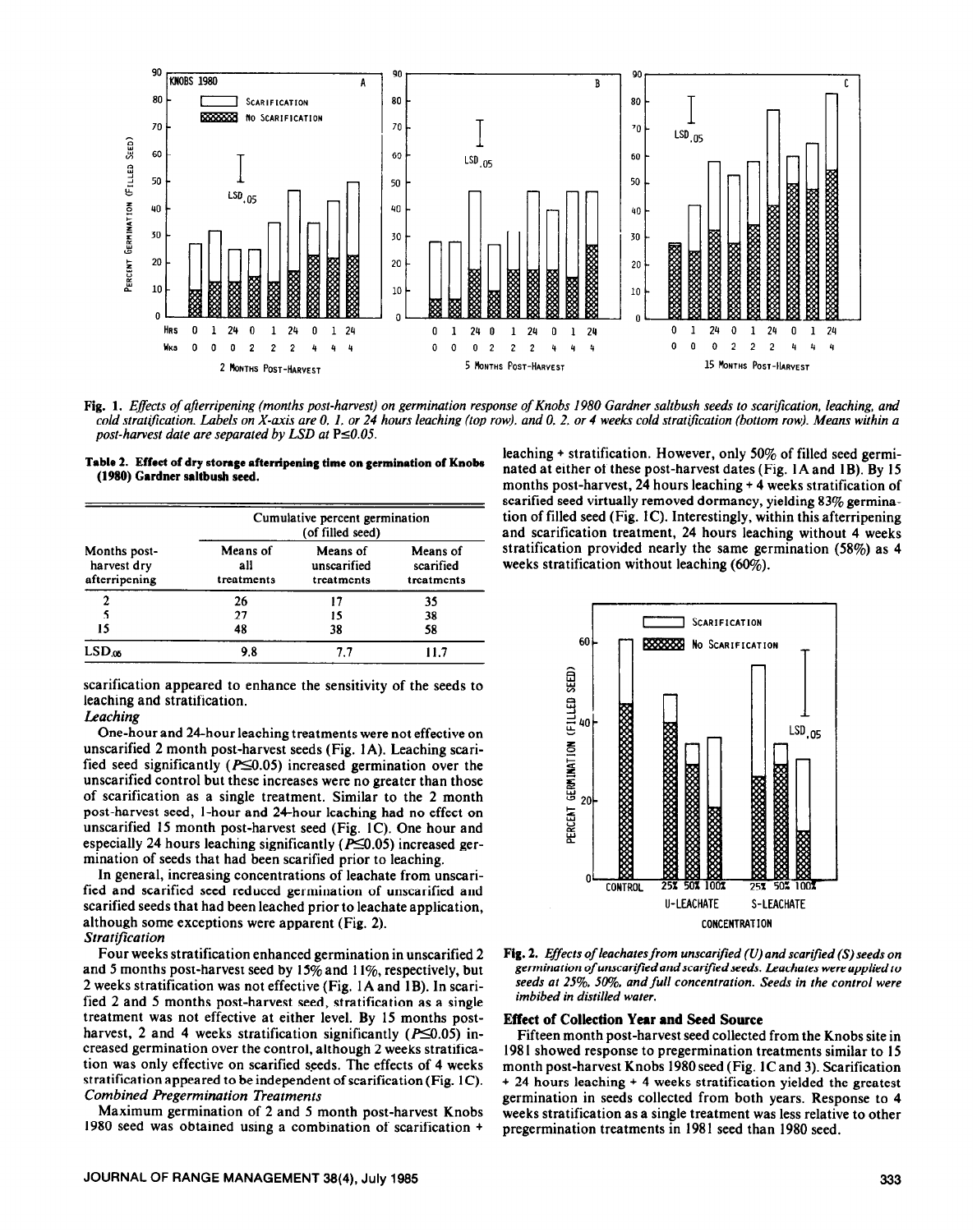Rasmussen 1980 seed had the highest seed fill and viability of all seed collections in this study (Table 1). Germination response of 15 month post-harvest Rasmussen seed to pretreatments was generally higher than 15 month post-harvest Knobs 1980 and 198 1 seed. Rasmussen seed showed a greater sensitivity to scarification than Knobs seed. Scarification alone increased germination by 28% in Rasmussen seed but only by 1% and 8% in Knobs 1980and Knobs 1981 seed, respectively (Fig. 1C and Fig. 3). Moreover, effects of 1 hour and 24 hours leaching on unscarified seed were greater in Rasmussen than Knobs seed.



Fig. 3. *Effectsof scarification, leaching, and cold statification ongermination of 15 months post-harvest Knobs 1981 and Rasmussen 1980 Gardner salrbush seeds. Labels on X-axis are 0, 1, or 24 hours leaching (top row), and 0. 2. or 4 weeks cold stratijication. Means within a population source are separated by LSD at P* $\leq$ 0.05.

# **Discussion**

# **lnternetive Effects of Seed Treatments**

Two or three factors (treatments) often must interact to release seeds from dormancy (Richards 1941, Popay and Roberts 1970). Combined factors may be additive in their effects (Vincent and Roberts 1977, Zagorski and Lewak 1983). Results from this study demonstrated that high seed germination in Gardner saltbush requires a complex interaction of at least 4 factors: afterripening, scarification, leaching, and cold stratification. Afterripening and scarification should be considered as requisite treatments for complete alleviation of dormancy since, without them, the effects of leaching and stratification were much reduced. Robertsand Smith (1977) and Nikolaeva (1969) found afterripening did not itself completely remove dormancy but enhanced the sensitivity of seeds to other dormancy breaking treatments such as stratification, alternating temperatures, and light. Nikolaeva (1969) noted that afterripening reduced the requirement for length of stratification in seeds of some hardwood species. This effect was not observed in Gardner saltbush during this study except in scarified seeds from the 1980 collections.

Seed collected from each of the 3 sources responded similarly to the treatments, although the Rasmussen collection provided a greater germination increase when scarified and when leached than the Knobs 1980 and 1981 collections. The significance of this is unknown. Soil characteristics of the sites differed in that Rasmussen had higher sodium absorption ratios and lower organic matter content than the Knobs site (Ansley 19833).

#### **Physiological Characterization of Dormancy**

It is impossible to directly determine whether embryo dormancy is present in a seed unless germination response in the absence of all other tissues is observed (Bewley and Black 1982). In Gardner saltbush seeds, the utricle is so tightly fused around the embryo

that complete separation of the two usually results in damage to the embryo. Germination responses obtained from seed treatments imposed in this study therefore provide only indirect information for characterization of dormancy.

Evidence from this study suggests that seed dormancy in Gardner saltbush is both embryo and seed coat related. While scarification as a single treatment nearly always promoted germination, it did not completely remove dormancy in any collection, suggesting that dormancy is partially, but not entirely seed coatimposed. Stratification, a treatment commonly required by seeds of woody species which have embryo dormancy (Lewak and Rudnicki 1977, Bewley and Black 1982), was effective in removing dormancy. However, scarification appeared to reduce the requirement for length of stratification in the 15 month post-harvest 1980 collections, suggesting a seed coat influence. The inhibitory effect of leachate from unscarified seed on Gardner saltbush germination agrees with Cornelius and Hylton (1969), who reported a germination decrease from 14 to 4% (total seed) in desert saltbush *[Atriplex polycarpa* (Torr.) S. Wats.] when leachate of unscarified seed was reapplied to the seeds. The leachate concentration used in that study was similar to the undiluted concentration in this study. Leachate from unscarified seed may have contained inhibitors located in the utricle while leachate from scarified seed, which was much darker in color, implying a greater content of organic compounds, may have contained a higher percentage of inhibitors from the embryo.

#### Ecology **of Seed Dormaney Removal in Gardner Salthush**

This study showed that seed dormancy in Gardner saltbush was removed in varying degrees by exposure to different simulated environmental pregermination treatments. This suggests that when the seed population is exposed to a particular environmental factor, only a portion of the population may have dormancy terminated and subsequently germinate. Bewley and Black (1982) noted this sporadic release from dormancy may be to the advantage of the species because it temporally disperses germination. This is important for species, such as Gardner saltbush, which occur in environments where conditions amenable to seedling survival occur infrequently.

While sporadic germination response to environmental stimuli may be the more frequent behavior in Gardner saltbush seeds, the potential for the entire population of viable seeds to germinate at a single time exists. Environmental conditions would have to include afterripening, utricle scarification, leaching, and cold stratification. The adaptive advantage of stratification and leaching may be to maximize germination in early spring when moisture and temperature conditions are most favorable for seedling growth. The requirement for afterripening and scarification may be necessary to provide an interval of time for spatial dispersal of the seed from the mother plant, and/ or to prevent precocious germination.

# **Research Implications: Gardner Saltbush Revegetation**

A better understanding of the processes involved in alleviation of seed dormancy may provide for greater success in establishing this species via direct seeding. This could be accomplished by artificially removing dormancy with pregermination treatments prior to seeding, or by increasing the accuracy of predicting emergence based on initial seeding rates.

A subsequent phase of this research involved an evaluation of field emergence of seed subjected to the pregermination treatments developed here. The results of that work appear elsewhere (Ansley and Abernethy 1984).

#### **References**

Ansley, R.J., and R.H. Abemetby. 1984. Seed pretreatments and their effects on field establishment of spring seeded Gardner saltbush. J. Range Manage. 37:509-513.

<sup>&</sup>lt;sup>3</sup>Ansley, R.J. 1983. Dormancy, germination, emergence and ecology of Gardner<br>saltbush [Atriplex gardneri (Moq.) D. Dietr.] seeds. Ph.D. Dissertation, Univ. Wyoming, Laramie.